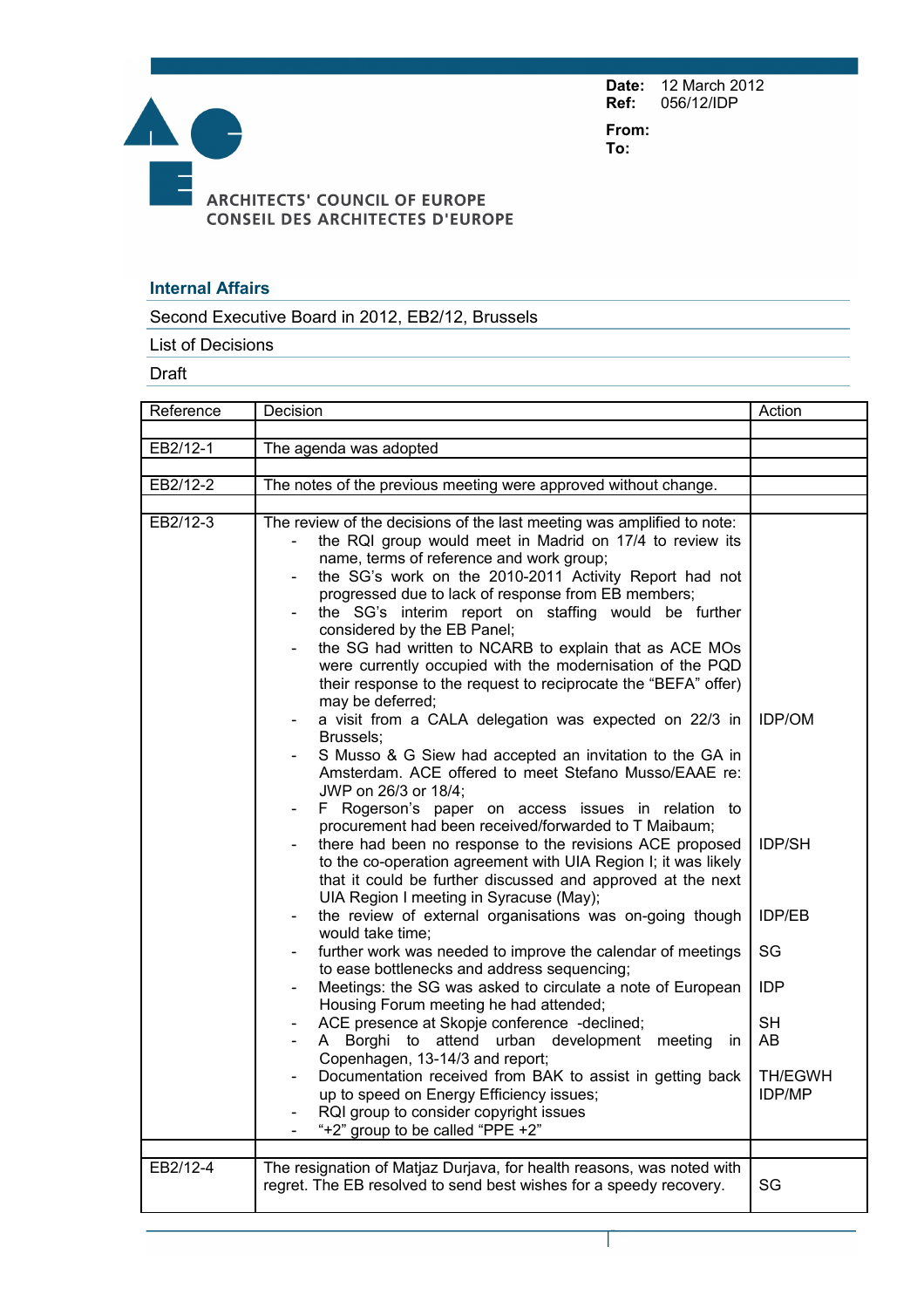$D$ die: 12 March 2012 Ref: 056/12/IDP

Page 2 sur 6

|           | Arrangements for filling this 'casual vacancy' were discussed at item<br>EB2/12-14 (in conjunction with the By-laws). Meanwhile, Vice-<br>Coordinators PK and PHS would agree an appropriate division of<br>responsibilities at Board level (PK to lead on insurance and standard<br>documentation; PHS to lead on SIM, Trade in Services and<br>Procurement - on an interim basis until MD's successor has been<br>identified.                                                                                                                                                                                                                            | <b>PK</b><br><b>PHS</b>       |
|-----------|------------------------------------------------------------------------------------------------------------------------------------------------------------------------------------------------------------------------------------------------------------------------------------------------------------------------------------------------------------------------------------------------------------------------------------------------------------------------------------------------------------------------------------------------------------------------------------------------------------------------------------------------------------|-------------------------------|
| EB2/12-5  | EB agreed to extend the mandate of the EB Panel, with foreseeable<br>at least for one further meeting before the GA, (SH, LD, WH - joined<br>by MdK) to work with the SG on strategic planning, internal matters<br>and future development. It would also seek to improve the calendar<br>of meetings (and consider the possibility holding certain EB meetings<br>in combination with General Coordination meetings (rather than only<br>with FICO).                                                                                                                                                                                                      | SH, LD, WH,<br>MdK, SG        |
| EB2/12-6  | The SG's report (set out to reflect the 12 points of his job description)<br>and work undertaken to date were welcomed. WH suggested that<br>more links be embedded in ACE Info to the websites of MOs and<br>other bodies. Further consideration would be given to the manner in<br>which data collected from the Economic Trends survey would be<br>used and communicated (also as regards the Sector Study).                                                                                                                                                                                                                                            | SG<br>SG                      |
| EB2/12-7  | The SG's work on a draft business plan was noted. EB members<br>were asked to submit comments/views – and to indicate whether a<br>more narrative or tabular approach was preferred (or a combination<br>of both). It was noted that the matrix mapping table, while still valid in<br>terms of general objectives, required some progress up-dating.<br>Developmental work, considering different ways of delivering the<br>Dublin objectives, was also noted, and it was agreed to bring this<br>back to the June EB for more in-depth discussion.                                                                                                       | All<br>to<br>send<br>comments |
| EB2/12-8  | The 2011 Statement of account was noted, including a $€66k$ surplus<br>and the increase of reserves to €489k, as well as the report of the<br>auditor containing no reservations ("unqualified" report).                                                                                                                                                                                                                                                                                                                                                                                                                                                   |                               |
| EB2/12-9  | It was noted that the FICO had recommended changes in the<br>eligibility and operational criteria of the Solidarity Fund to lower the<br>threshold for applications (from a 20% to a 12% reduction in an MO's<br>national budget). in parallel, reductions in subscription rates would<br>also be limited to 12%. The fund is still not exhausted and would be<br>'topped up', if needed, by using up to maximum of $\epsilon$ 10k from the<br>surplus. It was also noted that the deadline for applications was 16/4.<br>MOs would receive a copy of the up-dated conditions of eligbility in<br>due course (though not before 19/3 due to CA's absence). | CA                            |
| EB2/12-10 | It was noted that while the rest of the 2011 surplus would be added to<br>the Reserve for the time being, consideration would be given to a<br>number of issues relating to strategic development including<br>improving member services either by increasing staff resource,<br>consultancy or use of experts, especially to support policy research.                                                                                                                                                                                                                                                                                                     |                               |
| EB2/12-11 | The 2012 budget was noted.                                                                                                                                                                                                                                                                                                                                                                                                                                                                                                                                                                                                                                 |                               |
| EB2/12-12 | It was noted that 2012 subscriptions were coming in at the usual rate.<br>A few (small) subscriptions had not been paid in 2011 and there was<br>concern that FYROM had not paid for 2010 either. It was noted that                                                                                                                                                                                                                                                                                                                                                                                                                                        |                               |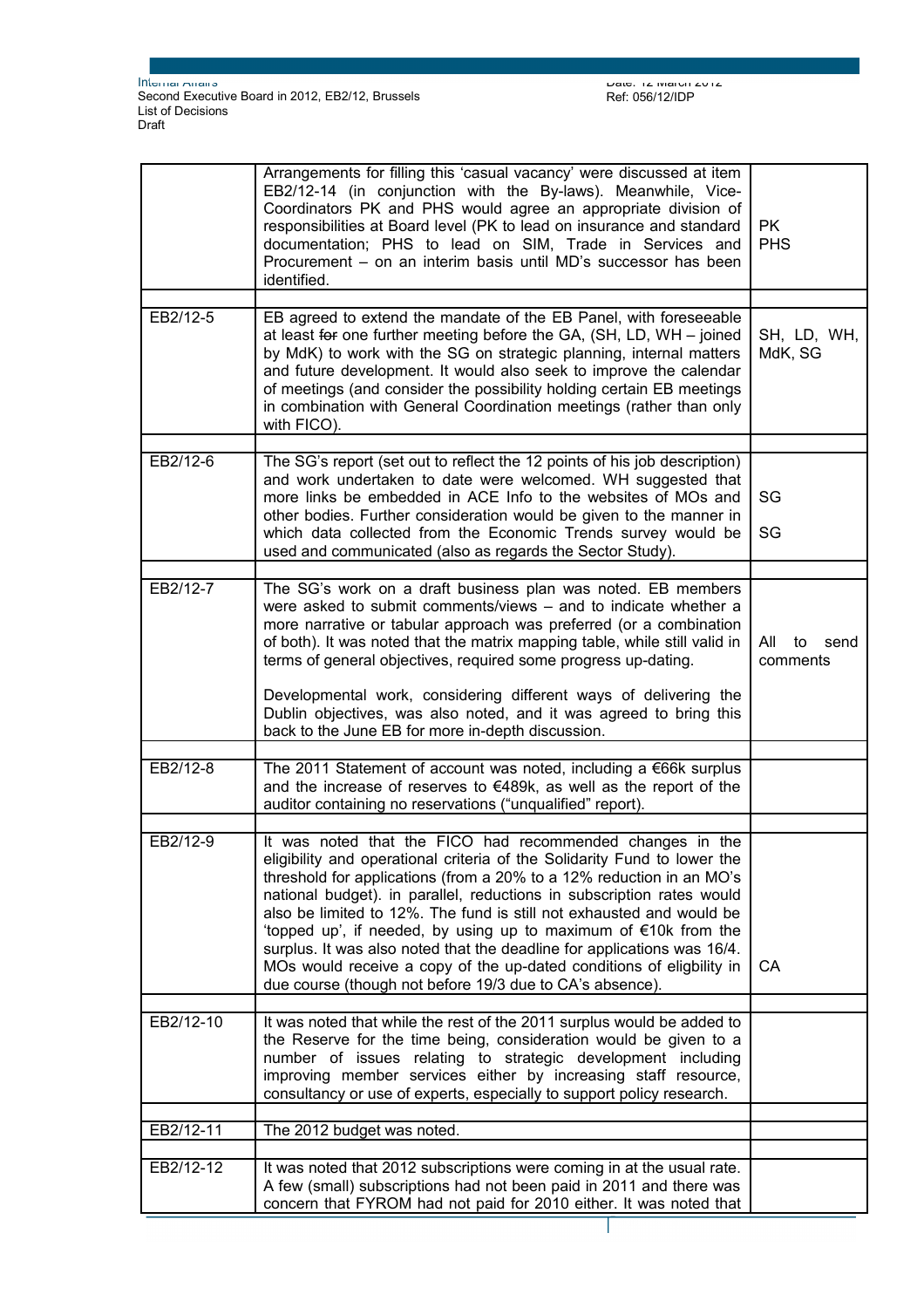Page 3 sur 6

|           | Belgium had only paid 50% of its subscription and that there had<br>been no response to ACE's letter underlining the need for the FICO<br>member (CNOA-Belgium) to ensure that that totality of the national<br>subscription were paid (regardless of how it was subsequently<br>apportioned.                                                                                                                                                                                                                                                                                                             |                             |
|-----------|-----------------------------------------------------------------------------------------------------------------------------------------------------------------------------------------------------------------------------------------------------------------------------------------------------------------------------------------------------------------------------------------------------------------------------------------------------------------------------------------------------------------------------------------------------------------------------------------------------------|-----------------------------|
| EB2/12-13 | Concern was expressed at the late decision, by EFAP to increase its                                                                                                                                                                                                                                                                                                                                                                                                                                                                                                                                       |                             |
|           | subscription levels by 500% - not only because of the impact on the<br>ACE budget (though this could be accommodated and paid) but also<br>because of the impact on the budgets of our MOs. While it was<br>recognised as politically important to meet this demand, it was<br>agreed that a meeting should be called for (SH, LD, SG - with R<br>Doctor and Y Masson) so that ACE may better understand the on-<br>going financial viability of EFAP.                                                                                                                                                    | SH, LD, SG                  |
|           | Notwithstanding the importance of various European Declarations<br>produced by EFAP, it was necessary to ensure that the two<br>complementary (and<br>organisations remain<br>not<br>overlapping,<br>duplicative or in competition). It was also necessary to understand<br>the possible impact of reduced support from Cultural Ministries and<br>architecture centres (leading to a greater reliance on ACE MOs - the<br>professional bodies). The importance of EFAP remaining a loose-knit<br>Forum was also underlined, along with the need to resist becoming<br>institutionalised.                 |                             |
| EB2/12-14 | The draft By-law changes were approved for submission to the GA.<br>The Task-force was also asked, if time permits before the GA, to<br>clarify and specify devise a more rigorous system for the appointment<br>(and renewal) of work group chairmen. PHS was also invited to check<br>that the EB had the appropriate powers to deal with casual Board<br>vacancies, and where the 84-day rule for elections might lead to<br>unwelcome delays, to be able to co-opt, nominate or otherwise select<br>replacements for the unexpired portion of a given term of office.                                 | <b>PHS</b>                  |
|           |                                                                                                                                                                                                                                                                                                                                                                                                                                                                                                                                                                                                           |                             |
| EB2/12-15 | It was noted that the list of external representations and ACE<br>meetings required to be up-dated due to the announcement of a<br>number of additional meetings including:<br>19/3 ACE CPD work group, Paris;<br>21/3 COM meeting re: CETA, Brussels;<br>22/3 CALA delegation in Brussels;<br>30/3 ACE Scope of Service work group, Paris;<br>3/4 meeting of RIBA procurement group, London;<br>13/4 meeting in Poland re: deregulation of the professions;<br>17/4 ACE RQI work group, Madrid;<br>24/4 IMCO meeting, Brussels;<br>4/5 ENACA meeting, Rome;<br>11/12/5 Conference & TA3 workshop, Sofia. |                             |
|           | A revised version would be appended to the minutes of the meeting.                                                                                                                                                                                                                                                                                                                                                                                                                                                                                                                                        | SG                          |
| EB2/12-16 | The draft GA agenda was approved subject to the following<br>comments:<br>Item 2.2 - ascertain how many external guests have<br>accepted and determine how much time they can be<br>allocated on the agenda;                                                                                                                                                                                                                                                                                                                                                                                              | SG                          |
|           | Item 6.3 - delete Accreditation & Validation item (WH to<br>discuss alternative presentation of results with S Lupton);<br>Invited special guests for dinner with EB on Friday 27/4);<br>Invite Dutch registration body to ACE EB/BNA dinner on                                                                                                                                                                                                                                                                                                                                                           | SG<br><b>WH</b><br>SG<br>SG |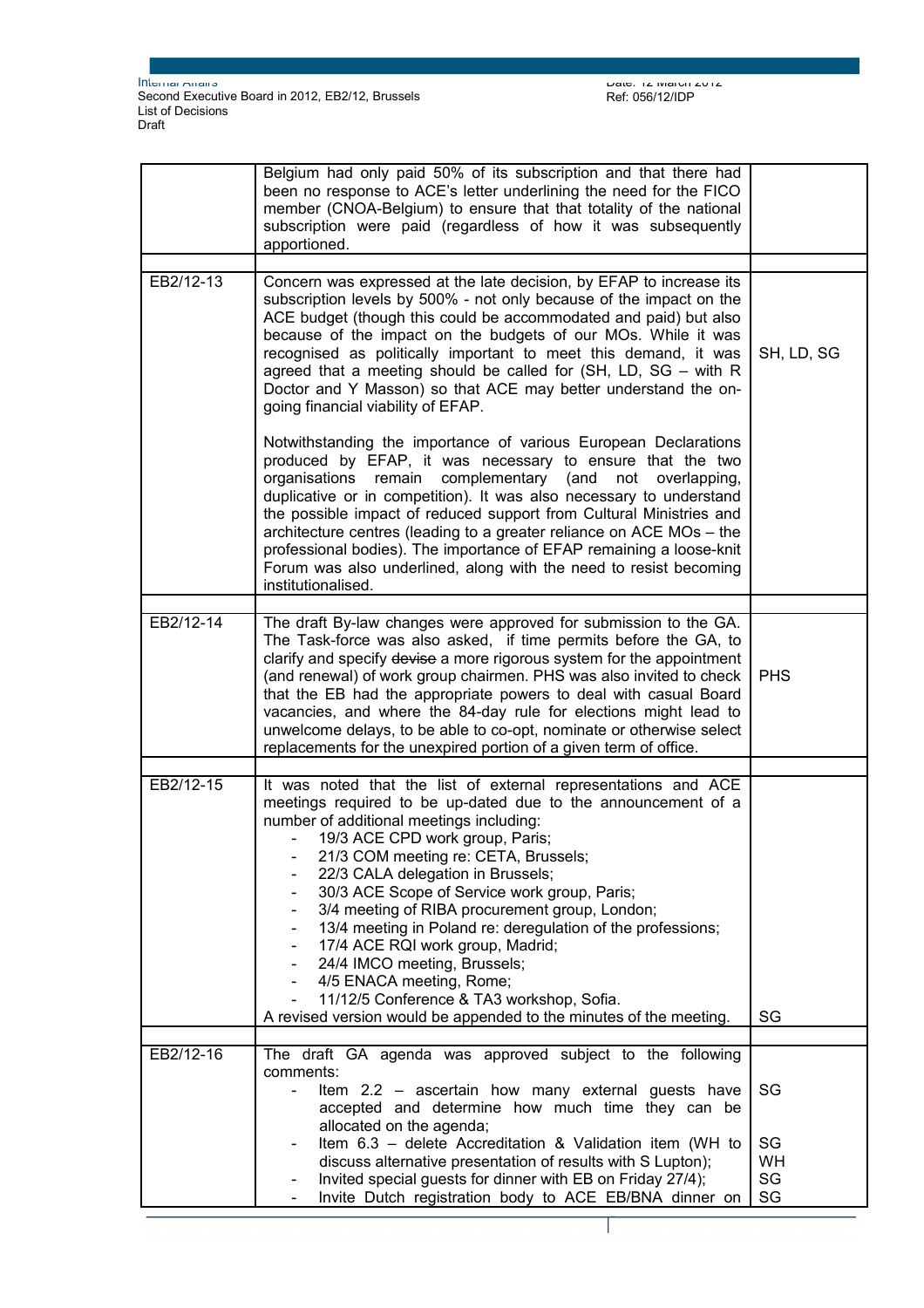Page 4 sur 6

|           | 26/4, in consultation with BNA, who is offering a dinner;<br>Develop a template, based on the two successful reporting<br>models by current WG's to issue to work groups to facilitate<br>their reporting/up-dates for the GA.                                                                                                                                                                                                                                                                                                                                                                                                                                                                           | SG         |
|-----------|----------------------------------------------------------------------------------------------------------------------------------------------------------------------------------------------------------------------------------------------------------------------------------------------------------------------------------------------------------------------------------------------------------------------------------------------------------------------------------------------------------------------------------------------------------------------------------------------------------------------------------------------------------------------------------------------------------|------------|
| EB2/12-17 | It was noted that the PQD task-force had produced a paper to assist<br>MOs with their lobbying (currently at version 16, though subject to<br>further refinement).                                                                                                                                                                                                                                                                                                                                                                                                                                                                                                                                       |            |
|           | The SG will seek accreditation for To'M to attend the IMCO meeting<br>on 25/4 as an Expert, along with a representative from the CNOA-<br>France.                                                                                                                                                                                                                                                                                                                                                                                                                                                                                                                                                        | SG         |
|           | Proposed improvements to the Directive (extension of training<br>periods, recognition of supervised/remunerated traineeship, e-<br>certifcate (instead of Professional Card) etc. were welcomed, though<br>it was noted that if ACE pushes for identical treatment to the other<br>professions with Health & Safety implications, this could lead to<br>stricter measures regarding languages tests, alerts etc. As a result, it<br>was concluded that it might not be worth pursuing this avenue. The<br>EB noted the need to remain vigilant with regard to common<br>platforms (which, while not directly affecting architects, could be used<br>by others, e.g landscape architects, or technicans). | <b>WH</b>  |
|           | WH undertook to finalise the paper within one month for transmission<br>to the European Parliament and MOs.                                                                                                                                                                                                                                                                                                                                                                                                                                                                                                                                                                                              | <b>WH</b>  |
|           | The SG was asked to circulated the 'roadmap' giving milestones for<br>the rest of the legislative process.                                                                                                                                                                                                                                                                                                                                                                                                                                                                                                                                                                                               | SG         |
| EB2-12/18 | It was noted that the new ACE CPD group would meet in Paris on<br>19/3. An agenda had been circulated along with the results of an<br>earlier questionnaire, as well as a copy of the GA decision to set up<br>the group and outline its tasks. The EB confirmed its understanding<br>that this was to be an ACE group which will consult with the UIA.                                                                                                                                                                                                                                                                                                                                                  |            |
| EB2-12/19 | The EB noted that the "PPE +2" group had not yet met. M Proces will<br>issue an agenda in due course, and convene a meeting of the group<br>in order to develop a best practice proposal. WH undertook to provide<br>a copy of a table he had started developing containing information<br>(from ENACA) on post-diploma practical experience.                                                                                                                                                                                                                                                                                                                                                            | WH.        |
| EB2-12/20 | The EB agreed that the findings of the Accreditation & Validation<br>survey should be re-presented, perhaps in tabular form, to allow for<br>greater comparability between the situations in the various Member<br>States and render the results more 'usable'. WH underook to discuss<br>this with S Lupton, and meanwhile, the EB agreed that the item<br>should be withdrawn from the GA agenda.                                                                                                                                                                                                                                                                                                      | <b>WH</b>  |
| EB2-12/21 | WH confirmed that the RQI would meet, under J Graby's<br>chairmanship, in Madrid on 17/4.                                                                                                                                                                                                                                                                                                                                                                                                                                                                                                                                                                                                                |            |
|           |                                                                                                                                                                                                                                                                                                                                                                                                                                                                                                                                                                                                                                                                                                          |            |
| EB2-12/22 | The EB noted that SH, WH and the SG were aiming to meet the<br>EAAE to discuss the JWP (dates offered: $26/3$ or $18/4 -$ to be<br>confirmed).                                                                                                                                                                                                                                                                                                                                                                                                                                                                                                                                                           | SH, WH, SG |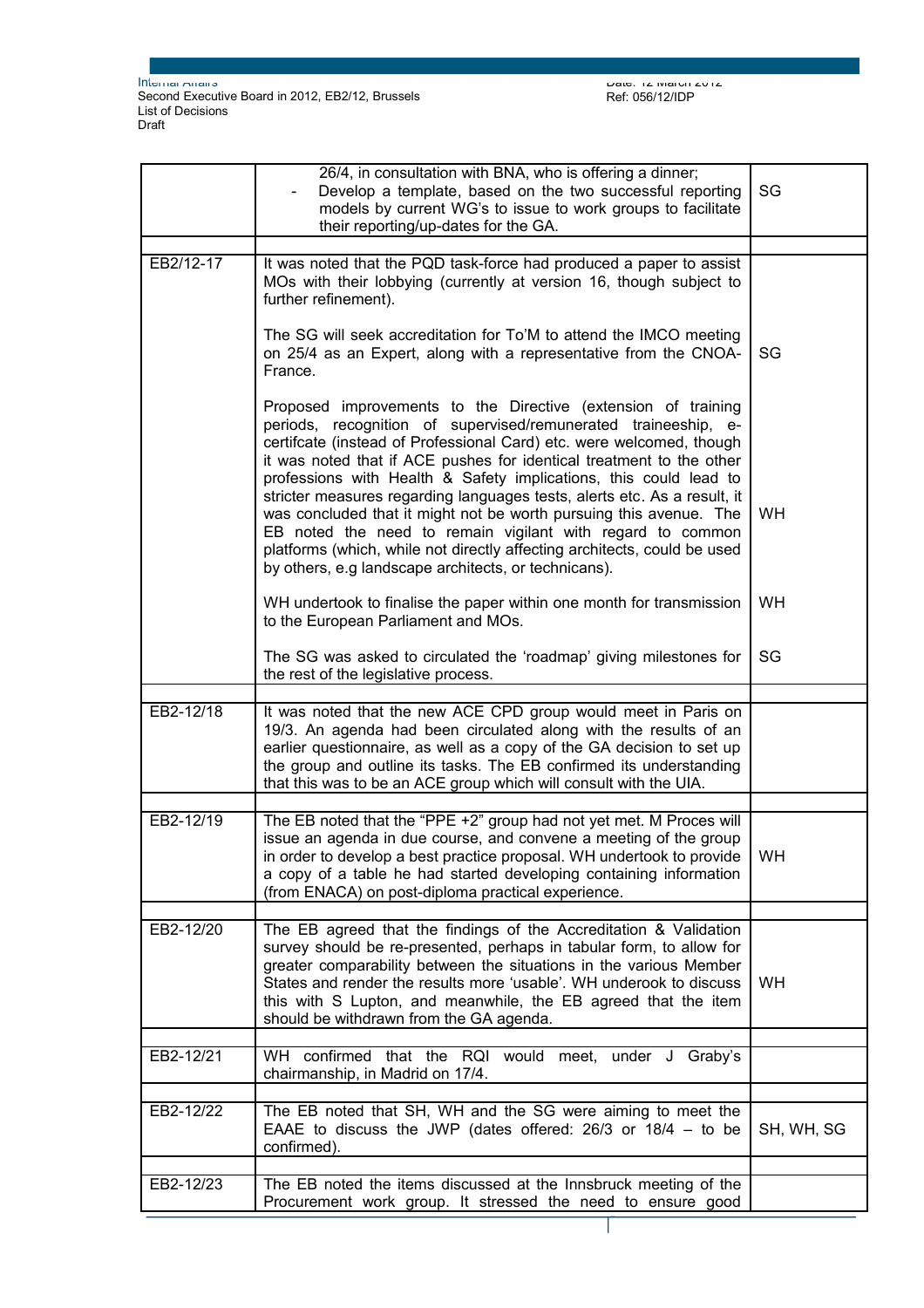|           | outcomes for all procurement approaches, and to focus on the over-<br>riding need to ensure quality and develop best practice. The SG was<br>asked to chase T Maibaum for the promised position paper and to<br>consider how best to communicate the ACE position, particularly to<br>clients.                                                                                                                                                                                                                                                                               | SG                                              |
|-----------|------------------------------------------------------------------------------------------------------------------------------------------------------------------------------------------------------------------------------------------------------------------------------------------------------------------------------------------------------------------------------------------------------------------------------------------------------------------------------------------------------------------------------------------------------------------------------|-------------------------------------------------|
|           |                                                                                                                                                                                                                                                                                                                                                                                                                                                                                                                                                                              |                                                 |
| EB2-12/24 | The EB noted developments with the Canada-Europe Trade<br>Agreement and it was agreed that Lionel Dunet, Isabelle Moreau (if<br>available) and Olga Mihailikova would join the SG to host a meeting<br>with the Canadian Architectural Licensing Authority (CALA) on 22<br>March (timing to be confirmed). It was also noted that the COM was<br>planning a session for the professions (as part of the next round of<br>the CETA, on 21/3. The SG agreed to obtain details $-$ and to<br>ascertain whether any of those listed above could join the COM<br>meeting as well. | LD, IM, OM,<br>SG<br>SG                         |
|           | The EB agreed that if necessary, the idea of mutually agreeing to<br>grant provisional licenses (during which period the applicant would<br>undertake to pursue an agreed number of hours of study in order to<br>learn about local Building Regulations/Codes) should be explored<br>(note, this would be additional to the 7 years post-license experience<br>enshrined in the draft agreement).                                                                                                                                                                           |                                                 |
| EB2-12/25 | It was noted that the Scope in Services work group was making good<br>progress in collecting responses to its questionnaire, and a further<br>meeting was planned at the end of the month.                                                                                                                                                                                                                                                                                                                                                                                   |                                                 |
|           |                                                                                                                                                                                                                                                                                                                                                                                                                                                                                                                                                                              |                                                 |
| EB2-12/26 | The EB noted the SIM up-date provided by PHS and asked that the<br>MOs be asked to provide (by 10/4)<br>details of reports and commentaries relating to national<br>evaluations (NB. this may be available from the COM<br>website);                                                                                                                                                                                                                                                                                                                                         | SG                                              |
|           | lists of market access barriers.                                                                                                                                                                                                                                                                                                                                                                                                                                                                                                                                             | SG                                              |
|           |                                                                                                                                                                                                                                                                                                                                                                                                                                                                                                                                                                              |                                                 |
| EB2-12/27 | The EB noted the up-date on the work of the Insurance work group.                                                                                                                                                                                                                                                                                                                                                                                                                                                                                                            |                                                 |
| EB2-12/28 | Noting the report form the Danish Presidency regarding progress on<br>the 12 Levers, WH highlighted a statement about the adoption of<br>consumer legislation on ADR. In the light of earlier ACE work in this<br>area, the SG was asked to draw this to the attention of T Prinz to<br>ascertain whether there was anything further to be done.                                                                                                                                                                                                                             | SG                                              |
| EB2-12/29 | The EB noted the latest draft programme for the proposed<br>conference and TA3 workshop in Sofia on 11-12 May. All agreed to<br>send further comments to NG. It was noted that a facilitator should be<br>used for the TA3 workshop $-$ in order to free up everyone else to<br>participate fully. EB members agreed to submit names of facilitators<br>to the SG.                                                                                                                                                                                                           | All<br>to<br>send<br>comments as<br>suggestions |
| EB2-12/30 | The EB noted the resignation of D Borak from the chairmanship of<br>the ESA work group and the current trawl for candidates and<br>nominations from MO's.                                                                                                                                                                                                                                                                                                                                                                                                                    |                                                 |
| EB2-12/31 | The EB noted the report submitted by the chairman of the Urban<br>Issues group on the rationale for the coming meeting of Directors<br>General of Urban development in Copenhagen (?); The EB approved<br>AB to attend the meeting and requested a report to be submitted via<br>Secretariat, with any recommended follow up action                                                                                                                                                                                                                                          | SG/AB/NG                                        |